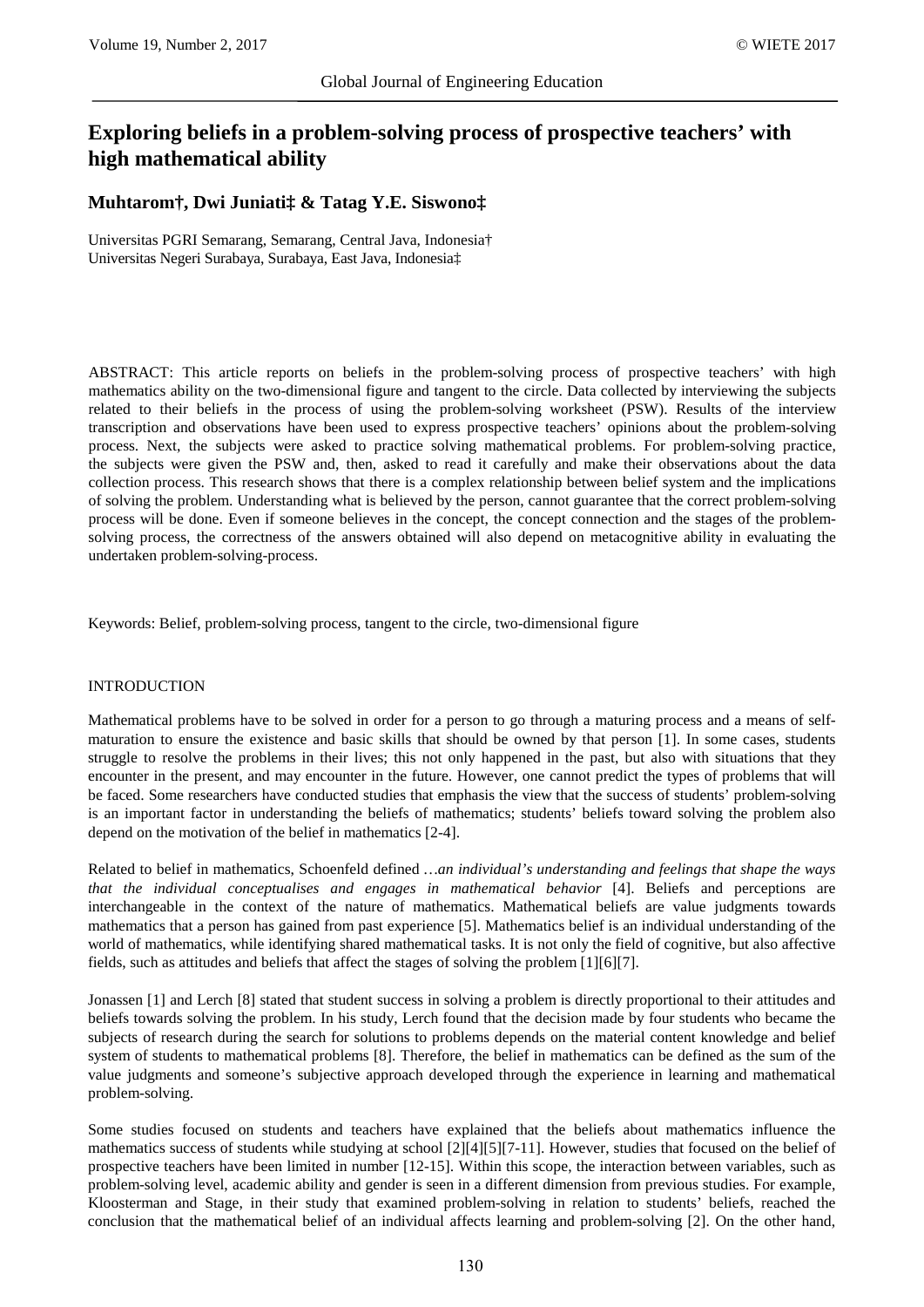studies from Giovanni and Sangcap that focused on students concluded that belief in mathematical problem-solving is a low-level relationship involving basic arithmetical skills and simple solution strategies [14]. In solving the application of mathematical problems, operational skills are only at a mechanical problem-solving stage and giving the correct answer to the problem is enough for success in mathematics.

Some studies of belief in problem-solving defined beliefs through questionnaires or interviews [7][16-18]. In this study, belief in problem-solving has been measured using interviews and a task-based problem-solving approach. Interviews were used to describe the subject's belief in solving problems in a comprehensive manner, so that the mathematical behavior of the subject in problem-solving can be observed, and their belief in the problem-solving process can be revealed by supporting explanations. Muhtarom established that 62% of prospective teachers believed in mastering a two-dimensional figure and 40% believed in mastering a circle tangent. Therefore, the researchers are interested in studying belief in the problem-solving process of prospective teachers with high mathematics ability on material relating to 1) two-dimensional figures; and 2) tangents to a circle [19].

## RESEARCH METHOD

This type of research is qualitative-explorative and is conducted on the beliefs of prospective teachers with high mathematics ability in the problem-solving process. Subjects in this study were prospective teachers of Universitas PGRI Semarang with high mathematics ability. The process of selecting subjects was started by giving standardised tests of mathematical ability to the prospective teachers. The test results were processed, then, subjects were selected by choosing ones who had high mathematical ability with the test score  $\geq$  85. Instruments in this study were divided into three parts: 1) the researchers themselves as the main instrument; 2) the problem-solving worksheet (PSW); and 3) guidelines for an interview. Interviews were used to obtain the subjects' belief to problem-solving in a detailed manner, then, the subjects' belief was proven during the problem-solving process. PSW in this study are presented in Table 1.

#### Table 1: Mathematics PSW.

| Matter          | <b>Problem</b>                                                                              |  |
|-----------------|---------------------------------------------------------------------------------------------|--|
| Two-dimensional | The width of square ABCD is 25 cm. Point E, F and G each of which is the midpoint of AB, AD |  |
| figure          | and CD. Suppose the intersection between BD and FG is a point of H. Find the width of BHFE. |  |
| Tangent circles | Two gears have each a radius of 90 cm and 30 cm. Both gears are known to intersect and are  |  |
|                 | closely surrounded by a chain. Determine the length of the chain?                           |  |

The data collection process was started by interviewing the subjects relating to the belief in the process of solving the PSW. Results of transcription and observations were used to express the prospective teachers' beliefs in the problemsolving process. These data expressed the subjects' beliefs in what they believed. Next, the subjects were asked to practice solving mathematical problems. For problem-solving practice, the subjects were given PSW, asked to read it carefully and, then, make observations during the data collection process. Testing the credibility of the data obtained was done in three ways; namely, making observations continuously, consistently and unyieldingly (increase persistence), asking the subjects to reread or recheck the data that the researchers had obtained based on the data submitted by the same subject (member check) and time triangulation (data obtained at a variety of times).

Triangulation is a technique of data validity checking that utilises something else beyond the data for the purposes of checking or as a comparison against the data. The problem solved in the process of triangulation was a problem that was similar or equivalent to a problem that had been given previously. Then, the collected data were analysed by the following steps: 1) reduction of data, which is the process of election, simplification focusing, abstraction and transformation of raw data in the field. If there are invalid data, data which could be used as complementary data or sideline findings were collected separately; 2) presentation of data, that is, classifying and identifying data, is done, so it is well organised and categorised; and 3) conclusions based on the results of data presentation was reached. After the data were presented as such, the next step was to infer or interpret the meaning of the exposure data [20][21]. The data analysis was performed on any data obtained from each method of data collection (task analysis, interviews). At the end of the analysis, the problem-solving process of each subject and their beliefs was described in detail.

#### RESULTS AND DISCUSSION

The subjects in the study were given a code LW and researchers were coded TR. The code number indicates the sequence of stages of the interview (e.g. LW\_10: this means that subject LW was tenth in the interview sequence).

Belief in the Problem-Solving Process on Two-Dimensional Figures

Subject LW believes that the problem had a high difficulty level, because she did not have an early picture of problem's resolution and had to make connections from known information on issues, such as the midpoints of AB, CD, AD, finding the intersection between BD and FG. The subject believes that the concept needed to solve the problem was the Pythagorean theorem, the width of the two-dimensional figure, area and width of the triangle. It was based on the subject's belief that the concept of Pythagoras's theorem should be used to find the length of the line in the right-angled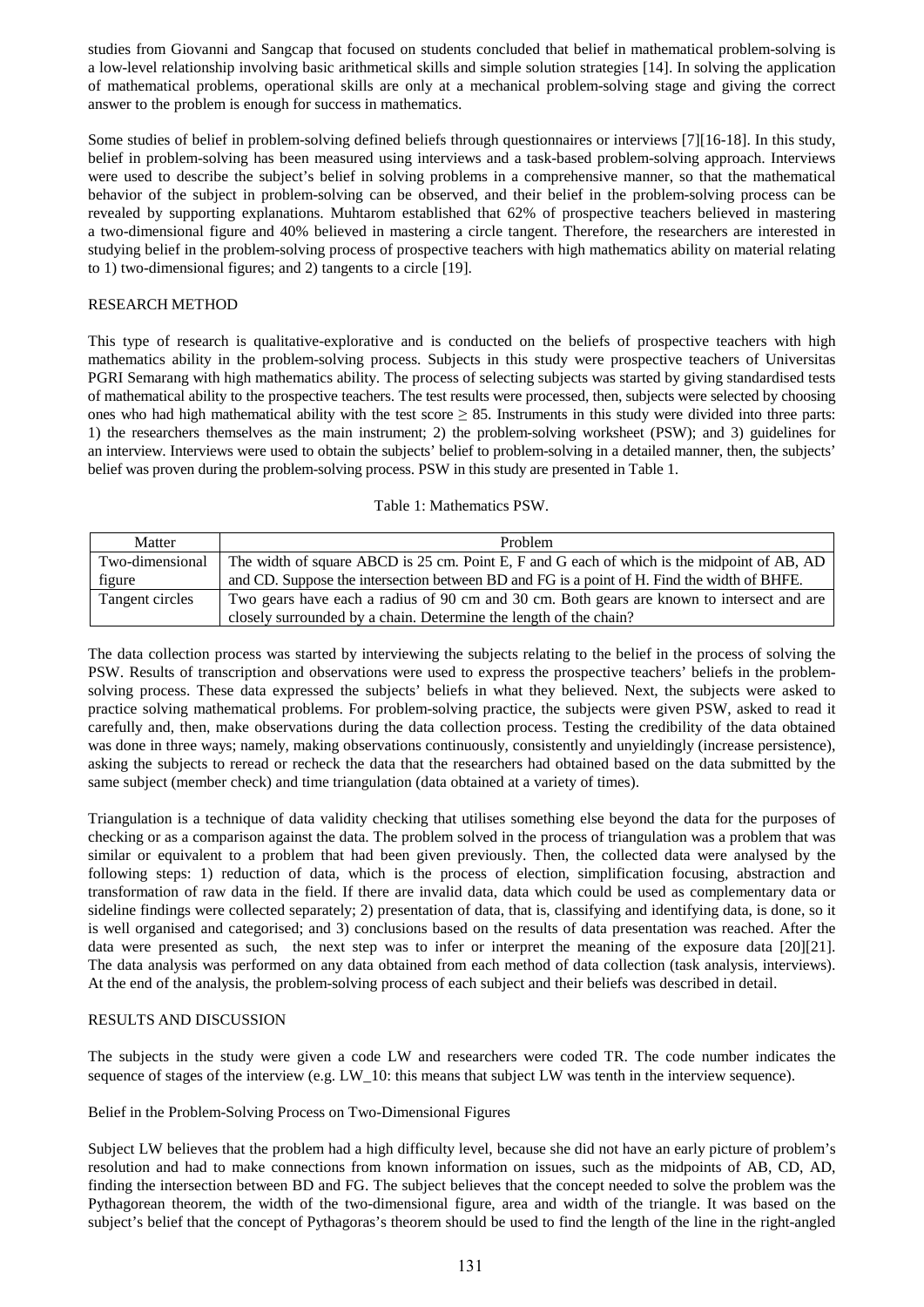triangle; the triangle width was used to find the width of the triangle, and the width of the two-dimensional figure should be used to determine the relationship of the square's area with the area of the triangle.

- TR\_20 What concept do you use and how do you believe that the concept being used can solve the problem?
- LW\_20 First, one uses the Pythagorean theorem to find the points of the triangle from the square area between the intersection lines; there is a triangle, then, one finds the width through the Pythagorean theorem. Then, the width of the two-dimensional figure, square area ABCD, then, the concept of the triangle area.
- TR\_21 Can one use Pythagoras to find the width? Or do you mean that the Pythagorean theorem does not apply here? I heard that I had to seek the triangle's area using Pythagoras's theorem.
- LW\_21 No, look for one of (that) the line length using Pythagoras.<br>TR 22 What figure?
- TR\_22 What figure?<br>LW\_22 Triangle.
- LW\_22 Triangle.<br>TR 25 Do you b
- Do you believe in the concept, what was it? The concept used?
- LW\_25 The Pythagorean theorem, the concept of the width of the two-dimensional figure and the concept of the triangle area.
- TR\_26 You believe that will be used ... how do you believe that the relationships between the concepts you would use may be actioned in detail e.g. the Pythagorean theorem would be used for what? Then, the concept of the width of the two-dimensional figure is used for what? And, the concept of the triangle area is used for what?
- LW\_26 According to the Pythagorean theorem, it is used to search for the line width; for example, if one knowns the value of two lines, the third one is not yet known (e.g. tilt side), then, one should use the Pythagorean theorem. For the triangle area, it will be used if ... here, right there will be the triangle, then, one uses the concept of the triangle area in the triangle image.
- TR\_27 How about the width of the two-dimensional figure? What is the two-dimensional figure?<br>LW 27 ...the two-dimensional figure is a square, then, if there is a triangle, then, one uses
- $\ldots$  the two-dimensional figure is a square, then, if there is a triangle, then, one uses triangles (e.g. half) meaning half of the two-dimensional figure.

To be able to solve a given problem, the subject will use all the available information. The subject believes that the problem can be solved in two ways; namely, by the trapezoid area and triangle area. The subject believes the solution can be found using the trapezoid area, because BHFE is trapezoidal, and believes the solution is using the triangle's area because BHFE is part of ABD triangle. The subject also believes that they can solve the problem in two ways; namely, by the trapezoid area and triangle area, because they have already had an idea how to solve problems as the subject's belief about the number of ways of solving problems. The subject believes the stages of problem-solving using the concept of a trapezoid with the stage of seeking the length of BD, then, the length of FE and, then, using the formula for the trapezoid area to determine the area of BHFE. While the stage of problem-solving using the triangle area concept begins by finding the length of line DF, FG, then, look for the length of DH. The next is the area of the ABD triangle, which is reduced by the area of FHD triangle and reduced by the area of AEF triangle. Furthermore, the subject believes that the answers would be obtained from the two stages of settlement and the steps used to solve the problem, because the subject checks whether the answer makes sense in the context of the initial problem and earlier research on whether the settlement is in conformity with mathematical concepts or not. Here is the interview:

- TR 47 How about using the triangle?
- LW\_47 One needs to know the value of DF and FG, from there, one gets the value of DH. Then, triangle ABD is reduced by triangle FHD and reduced by triangle AEF.
- TR\_49 Why do you believe that from the steps that you describe, you will get the right answer?
- LW\_49 The first step is to carefully analyse from the beginning; if the initial result is true, then, the final result is true.
- TR\_50 So, you carefully analyse from the beginning. Is it simply examined?
- LW\_50 Tested, examined. If from the beginning, it is in conformity with the concepts, then, the final value is true.

Belief in the Problem-Solving Process on Circle Tangents

One subject believes that the problem has a high difficulty level because she must draw them in advance to make it easier to do it and only knows the radius only. So, it needs some other way to get it done. The subject believes that the concept needed to resolve the problem is half the circumference of the circle and the tangent to the circle equation. The concept of tangent lines should be used to search the length of the tangent to the circle (the length of the chain that touches a wheel), while the concept of the circle's circumference should be used to find the circumference of the circle (length of chain attached to the wheels).

- TR\_02 After reading the problem and understanding it, what beliefs do you have related to this problem? Is its difficulty level easy, medium or difficult? Give reasons.
- LW\_02 In my opinion, this is difficult, because one had to draw it first to make it easier to solve and the only *known* here is the radius. So, it needs some effort to get it done.
- TR\_15 How do you believe that the two concepts will be used to solve the problem?
- LW 15 For the concept of circles, one is here to find the circumference, and one uses the concept of the circle.
- TR\_16 Then?
- LW\_16 The concept of tangents, because the wheels touch each other so we use the concept of a tangent.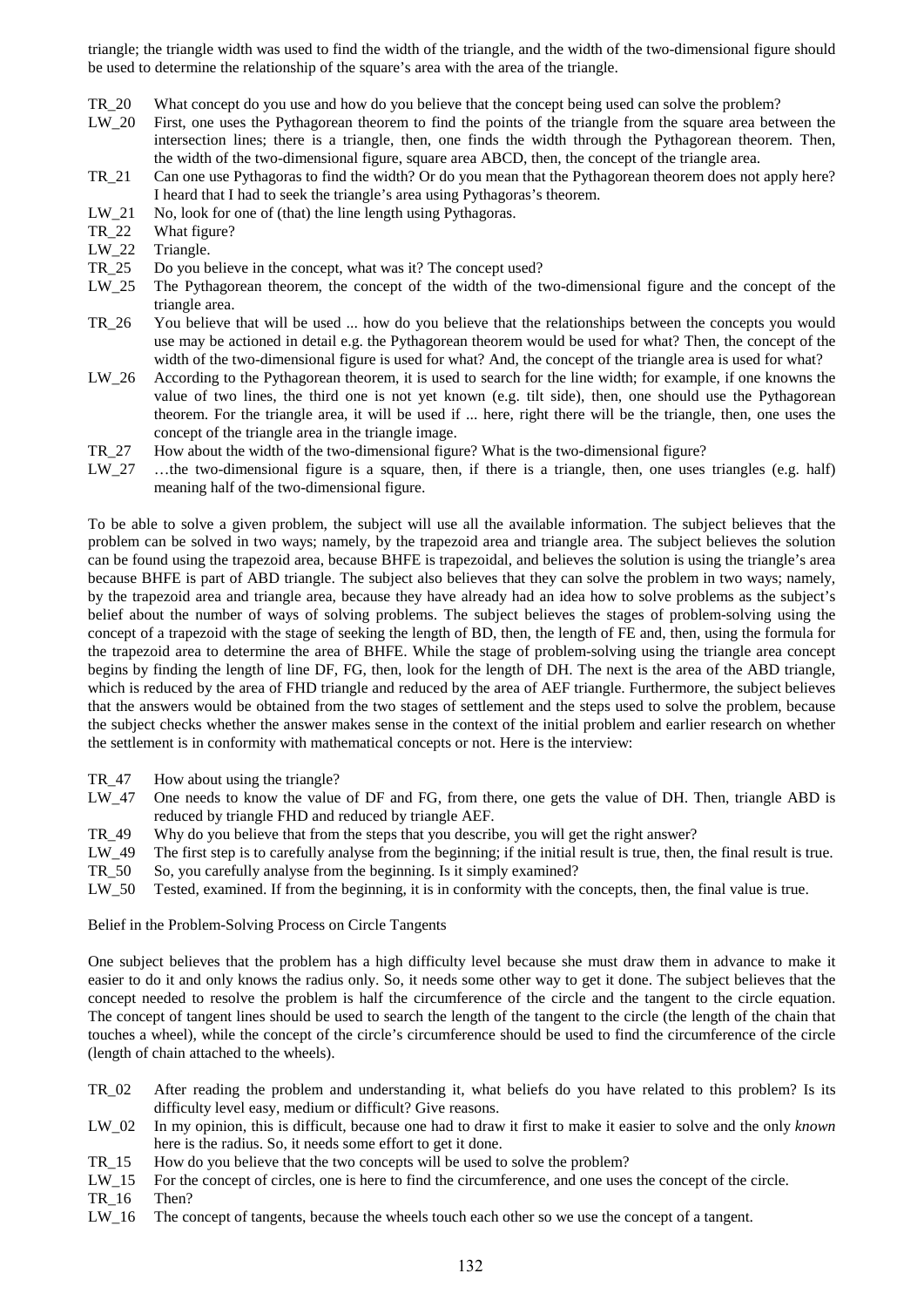The subject believes that she can solve the problem with one way of settlement, which is the circumference of a circle with external tangents. Furthermore, the subject believes the stages of problem-solving begin with finding the circumference then summing the length. The subject believes that the concept, relationships between concepts, steps to resolve, and believes the truth of the answers that would be obtained from the settlement would be based on the truth of the concepts used in problem-solving.

- LW\_31 Stages can be described ... stages of completion that you believe can solve this problem. In stage one, one looks for the circle tangent, then, one finds the circumference. Then, for the length of the chain, the tangent plus circumference of the circle.
- TR\_32 First, seek the tangent, then, look for the circle circumference, and the length of the chain is the number.<br>LW 32 The sum of the tangent and the circumference of a circle.
- LW\_32 The sum of the tangent and the circumference of a circle.<br>TR\_33 Do you believe the steps of such settlement will get the ri
- 
- TR\_33 Do you believe the steps of such settlement will get the right answer?<br>LW\_33 Sure. If I work in accordance with the mathematical concept from the b Sure. If I work in accordance with the mathematical concept from the beginning, the final result will be correct.

According to Subject LW's belief in the problem-solving process on the two-dimensional figure as explained above, the subject believes one can find a solution based on the important information contained in the matter. The next step for the subject is the problem-solving process reflecting the implications of his belief (see Table 2).

Table 2: Problem-solving process of the subject on tangent circles.

| Transcript of subject speech                                                                       | Written work                                 |
|----------------------------------------------------------------------------------------------------|----------------------------------------------|
| (Making sketch) this (large circle) of radius 90 cm and this (small circle) of radius 30           |                                              |
| cm. Both gears are known to intersect and are closely surrounded by a chain. The                   |                                              |
| tangent line AB is parallel to CE; to seek CE one uses the Pythagorean theorem.                    | $9a$ ris Singhung $O - AB = C E$             |
| The length of DC is the sum of the two radii (CD = $30 + 90 = 120$ ). CE = root of CD              | $CE = \left[ CD^{2} - DE^{3} \right]$        |
| squared minus DE squared.                                                                          | $\frac{1}{1}$ $(20 - 60^2)$                  |
| Because, this (BC) is parallel to this (AE) = 30 cm, so DE = 90 cm - 30 cm = 60 cm.                | $14900 - 3600$                               |
| Then, CE is equal to the root of $120^2$ minus 60 <sup>2</sup> , CE is equal to the root of 14,400 | 10800                                        |
| minus 3,600, CE is equal to the root of 10,800. The roots of 10,800 can be broken into             | $\frac{1}{1}$ 3.3600                         |
| three times 3,600. The roots of 3,600 are 60. So the outcome for the CE is $60\sqrt{3}$ cm.        | $560\sqrt{3}$ cm<br>$AB = CE = 60\sqrt{3}cm$ |
| Because AB = CE = $60\sqrt{3}$ cm.                                                                 | $FG = AB = 60\sqrt{3}cm$                     |
| For the large circle, one looks for the length of the chain using a formula of the                 | $K_2Q = \pi R$                               |
| semicircle circumference. Then, the formula $K = \pi r$ . $\pi = 3.14$ and $r = 90$ cm; semi-      | $=$ 3/4.90                                   |
| circlar circumference $= 282.6$ cm.                                                                |                                              |
| For the small circle, $r = 30$ cm. Then, the formula $K = \pi r$ . $\pi = 3.14$ is applied, and    | $K = 0.77$                                   |
| $r = 30$ cm.                                                                                       | $= 94.2$                                     |
| A semi-circular circumference $= 94.2$ cm.                                                         |                                              |
| For the length of the chain one takes tangents AB, plus half of the circumference of the           | $Panjang$ rotai = AB + M20, + F6 + K20,      |
| small circle, plus the length of tangent FG, plus circumference of half of the large               | $=60\sqrt{3} + 34.2 + 60\sqrt{3} + 282.6$    |
| circle. AB= $60\sqrt{3}$ cm, plus circumference of the small semicircle = 94.2 cm, plus FG =       | = $103,8 + 94,2 + 103,8 + 282,6$             |
| $60\sqrt{3}$ cm, plus the large semi-circular circumference of 282.6 cm. The length of the         | $= 198 + 386.4$                              |
| chain = $60\sqrt{3} + 94.2 + 60\sqrt{3} + 282$ , 6 = 584, 4 cm.                                    | $= 584.4 cm$                                 |

Subject LW believes the correctness of the answers that would be obtained based on the concept, concepts relation and phases of steps that should be used. The subject has been able to represent the problem correctly, that is any tangent to the circle is definitely perpendicular to the radius of the circle. But, in the process of solving mathematical problems on the material tangent circles, LW made a mistake in understanding the concept of half of the circumference of a circle.

The subject understands that to find the length of the chain using a semi-circular circumference, without considering the angle CDE, which cannot possibly be 90<sup>0</sup>. In fact, the subject believed that the  $CE^2 = CD^2$  - DE<sup>2</sup>; then, the value of angle CED is right-angled. This means that the value of the angle CDE may not be  $90^0$ , but the subject does not consider the connection between the information provided in the problem.

It is obvious that Table 3 shows that the belief of the subject is in accordance with the characteristics of the PSW problem, but it differs in ther implications in the problem-solving process on the tangent to a circle. In this respect, motivation and metacognitive skills are associated with the belief in an attempt to solve the problem. This study shows that there is a complex relationship between the person's belief system and the implications of solving the problem.

Understanding what is believed by someone cannot guarantee the correctness of the problem-solving process being used. Some believe the concept, the concept relationships and the stages of the problem-solving process, but the correctness of the answers obtained will also depend on metacognitive ability in evaluating any problem-solving process that has been done. This is seen in the problem-solving process on the tangent to the circle. This study has shown that one cannot directly make a causal relationship between belief in the problem-solving process (or *vice versa*).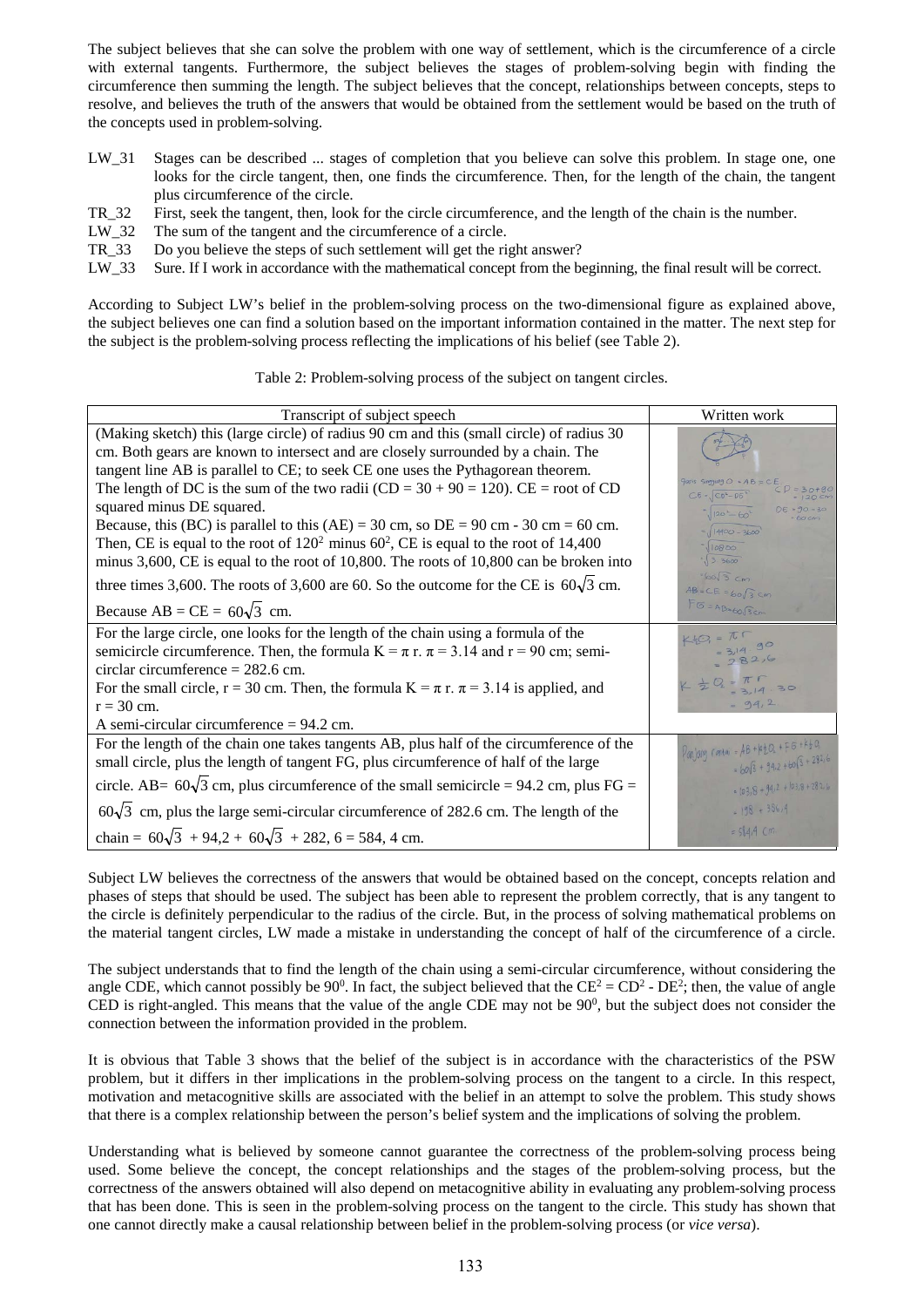| Table 3: Comparison of belief in the problem-solving process. |  |
|---------------------------------------------------------------|--|
|---------------------------------------------------------------|--|

| Dimension                                                                                    | Belief in the problem-solving process of two-<br>dimensional figures                                                                                                                                                                                                                                                                                                                                                                                                                                                                                                                | Belief in the problem-solving process of<br>tangent circles                                                                                                                                                                                                                                                                                                                                                                                                                                                             |
|----------------------------------------------------------------------------------------------|-------------------------------------------------------------------------------------------------------------------------------------------------------------------------------------------------------------------------------------------------------------------------------------------------------------------------------------------------------------------------------------------------------------------------------------------------------------------------------------------------------------------------------------------------------------------------------------|-------------------------------------------------------------------------------------------------------------------------------------------------------------------------------------------------------------------------------------------------------------------------------------------------------------------------------------------------------------------------------------------------------------------------------------------------------------------------------------------------------------------------|
| Belief in the<br>level of<br>difficulty                                                      | The subject believes that the given problem is<br>categorised as difficult, because the subject has not<br>had a preliminary picture of resolution. Thanks to<br>the strong efforts and motivation, the subject finally                                                                                                                                                                                                                                                                                                                                                             | The subject believes that the given<br>problem is categorised as difficult because<br>the problem information is very limited,<br>with the only known being the radius of the                                                                                                                                                                                                                                                                                                                                           |
|                                                                                              | is able to represent the problems correctly. It shows<br>the motivation affects the subject's effort in order to<br>resolve the problem, in this case, is in<br>understanding the problem.                                                                                                                                                                                                                                                                                                                                                                                          | circle. The subject strives to be able to<br>represent the problem in the form of<br>images correctly. This effort shows that the<br>subject has been able to understand the<br>problem properly.                                                                                                                                                                                                                                                                                                                       |
| Belief in the<br>understanding<br>of concepts<br>related to the<br>settlement of<br>problems | The subject believes that the concept needed to<br>solve the problem is the Pythagorean theorem, the<br>area of two-dimensional figures and area of a<br>triangle. The problem-solving process indicates that<br>the concept is used in the search for the length-line<br>in the right-angled triangle, the area of the triangle<br>and determining the relationship of the square area<br>with the area of the triangle. This indicates that<br>there is correspondence between concepts that the<br>subjects believes in and the problem-solving<br>processes.                    | The concept required solving the problem<br>of the tangent to the circle and the<br>circumference of a circle. The problem-<br>solving process indicates that the concept<br>of a tangent is used to find the length of<br>the chain that does not stick to the wheel,<br>the concept of a circle circumference is<br>used to find the length of the chain<br>attached to the wheel. But, in the problem-<br>solving process the subject made a mistake<br>in finding the length of the chain attached<br>to the wheel. |
| Belief in the<br>planning of<br>problem-solving                                              | The subject believes that the stages of problem-<br>solving using two methods are; namely, using the<br>trapezoid approach and the area of a triangle. The<br>trapezoidal approach begins with finding the length<br>of related lines, then, uses the trapezoidal formula<br>to find the area of the shaded region. The approach<br>of the triangle area begins with finding the relevant<br>line length, the area of the triangle and, then,<br>determining the area of the shaded region. This<br>belief was shown by the subject in the process of<br>solving the given problem. | The subject believes that to be able to<br>solve the problem, one should start by<br>looking for the circumference of the half-<br>circle of the big circle and half circle for<br>the small circle. Next is to search for the<br>length of external tangents between the<br>circles. This corresponds to the problem-<br>solving process performed by the subject.                                                                                                                                                     |
| Belief in the<br>correctness of<br>the answers<br>obtained                                   | The subject believes the correctness of the answers<br>obtained is based on the relevance of the concepts<br>used and whether the answer makes sense in the<br>context of the initial problem. This corresponds to<br>the problem-solving process being done that is the<br>subject uses all the information and concepts that<br>are relevant and always conducts an examination of<br>each stage of completion, so that the answers<br>obtained are appropriate and in accordance with the<br>given problem.                                                                      | The subject believes the truth of the<br>answers that would be obtained from the<br>settlement is based on the truth of the<br>concepts used in problem-solving. But, the<br>problem-solving process shows that the<br>work of the subject is less precise, because<br>of mistakes made by the subject in the<br>search for the length of the chain attached<br>to the wheel.                                                                                                                                           |

The next issue that lecturers face is how to develop the beliefs of prospective teachers, so that they can solve mathematical problems. Educators including mathematics lecturers and education researchers are encouraged to explore the beliefs in the problem-solving process of prospective teachers with larger samples from various universities. Conducting similar studies on the belief of prospective teachers from different cultures, it can be realised whether there is a difference between the beliefs evaluated in accordance with given explanations. The results of this study can also be used as the initial foundation to conduct a more in-depth study about leveling prospective teachers' beliefs in the problem-solving process.

# CONCLUSIONS

The research results on beliefs in the problem-solving process on two-dimensional figures has strengthened previous studies [1][8]. One's success in solving the problem is directly proportional to their belief in solving the problem. Lerch [8] stated that the decision made by students during the search for solutions to problems depends on the material content knowledge and the students' belief related to mathematical problems.

One's success in problem-solving is an important factor in understanding beliefs about mathematics; belief toward solving the problem also depends on the motivation of the belief in mathematics [2-4]. Prospective teachers must have a positive belief in the profession so as to understand the students' perspective in problem-solving and can train students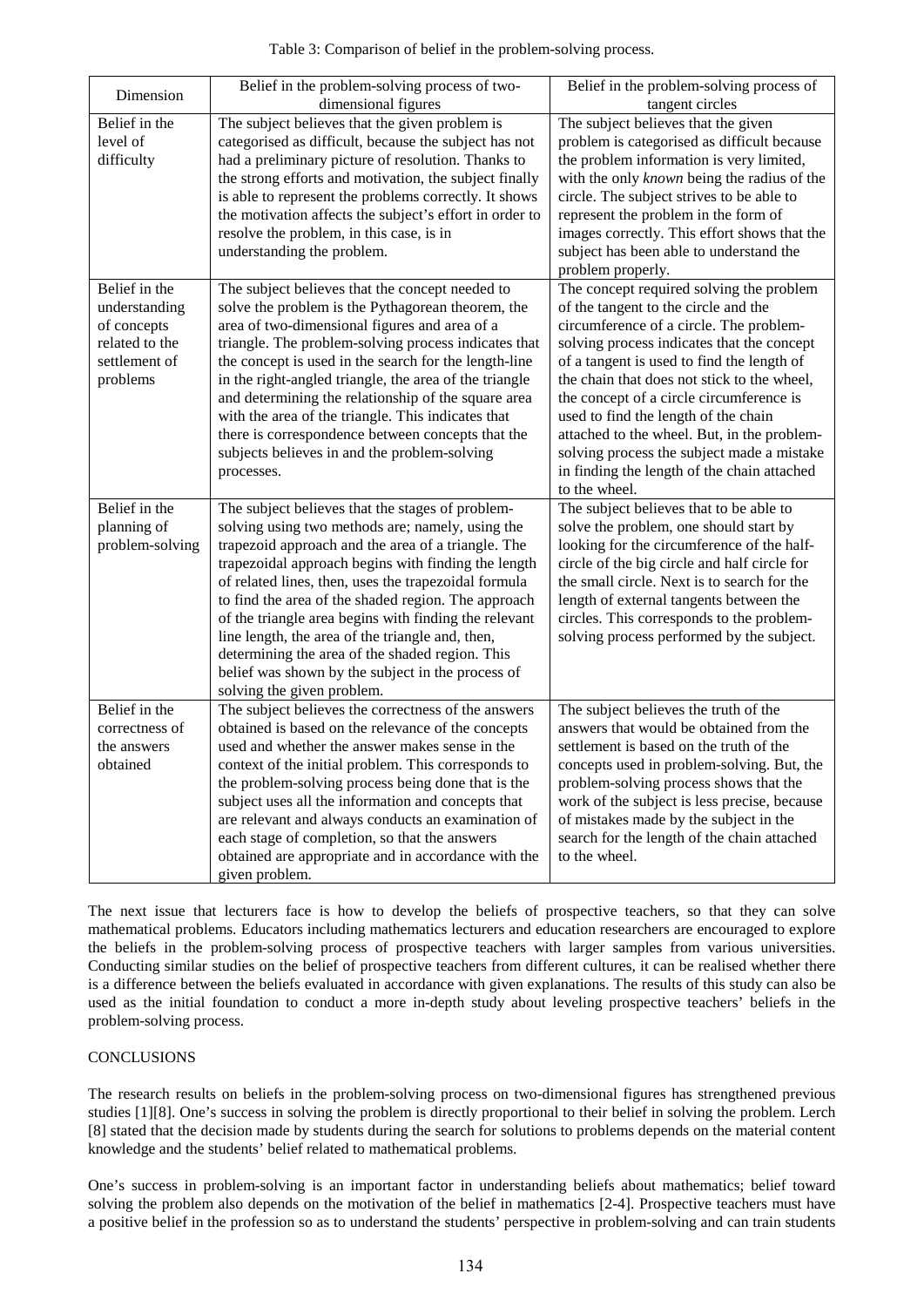so that they can solve mathematics problems [12][17][22][23]). Bal stated that prospective teachers who can successfully solve problems believe in the importance of mathematics and the need to understand, make the information connection of the problem [23].

## **REFERENCES**

- 1. Jonassen, D.H.,Toward a design theory of problem solving. *Educational Technol. Research and Develop.*, 48, **4**, 63-85 (2000).
- 2. Kloosterman, P. and Stage, K.F., Measuring beliefs about mathematical problem solving. *School Science and Mathematics*, 92, **3**, 109-115 (1992).
- 3. Schoenfeld, A.H., Explorations of students' mathematical beliefs and behavior. *J. for Research in Mathematics Educ.,* 20, **4**, 338-355 (1989).
- 4. Thompson, A.G., *Teachers' Beliefs and Conceptions: a Synthesis of the Research*. In: Grouws, A.D. (Ed), Handbook of Research on Mathematics Learning and Teaching. New York, NY: Macmillan, 127-146 (1992).
- 5. Raymond, A.M., Inconsistency between a beginning elementary school teacher's mathematics beliefs and teaching. *J. for Research in Mathematics Educ.,* 28, **5**, 550-576 (1997).
- 6. Barlow, A.T. and Reddish, J.M., Mathematical myths: teacher candidates' beliefs and the implications for teacher educators. *The Teacher Educator,* 41, **3**, 145-157 (2006).
- 7. Schommer-Aikins, M., Duell, O.K. and Hutter, R., Epistemological beliefs, mathematical problem-solving beliefs and academic performance of middle school students. *The Elementary School J.,* 105, **3**, 289-304 (2005).
- 8. Lerch, C.M., Control decisions and personal beliefs: their effect on solving mathematical problems. *J. of Mathematical Behavior,* **23,** 21-36 (2004).
- 9. Mason, L., High school students' beliefs about maths, mathematical problem solving, and their achievement in maths: a cross-sectional study. *Educational Psychology: an Inter. J. of Experimental Educational Psychology, 23,* **1**, 73-84 (2003).
- 10. Stipek, D.J., Givvin, K.B., Salmon, J.M. and MacGyvers, V.L., Teachers' beliefs and practices related to mathematics instruction. *Teaching and Teacher Educ.,* 17, **2**, 213-226 (2001).
- 11. Xiao, C., Yu, P. and Yan, L., Influences on affect and achievement: high school students' epistemological beliefs about mathematics. *J. of Mathematics Educ.*, 2, **2**, 1-11 (2009).
- 12. Emenaker, C., A problem-solving based mathematics course and elementary teachers' beliefs. *School Science and Mathematics*. 96, **2**, 74-83 (1996).
- 13. Boz, N., Turkish pre-service mathematics teachers' beliefs about mathematics teaching. *Australian J. of Teacher Educ.,* 33, **5**, 66-80 (2008).
- 14. Giovanni, P. and Sangcap, A., Mathematics-related beliefs of Filipino college students: factors affecting mathematics and problem solving performance. *Procedia Social and Behavioral Sciences,* 8, 465-475 (2010).
- 15. Chen, L., Dooren, W.V. and Verschaffel, L., An investigation on Chinese teachers' realistic problem solving abilities and beliefs. *J. of Mathematics Educ.*, 4, **2**, 80-96 (2011).
- 16. Mkomange, W.C. and Ajegbe, M.A., Prospective secondary teachers' beliefs about mathematical problem solving. *Inter. J. of Research in Manage. & Technol.,* 2, **2**, 154-163 (2012).
- 17. Memnun, D.S., Hart, L.C. and Akkaya, R., A research on the mathematical problem solving beliefs of mathematics, science and elementary pre-service teachers in turkey in terms of different variables. *Inter. J. of Humanities and Social Science*, 2, **24**, 172-184 (2012).
- 18. Ozturk, T. and Guven, B., Evaluating students' beliefs in problem solving process: a case study. *Eurasia J. of Mathematics, Science & Technol. Educ.,* 12, **2**, 411-429 (2015).
- 19. Muhtarom, Pengembangan Angket Keyakinan dalam Pemecahan Masalah dan Pembelajaran Matematika. Makalah dalam prosiding Seminar Nasional Pendidikan Matematika di Unissula Semarang tanggal 19 Maret, 386-393 (2016) (in Indonesian).
- 20. Miles, M.B. and Huberman, A.M., *Analisis Data Kualitatif: Buku Sumber Tantang Metode-Metode Baru*. Jakarta: UI Press (1992) (in Indonesian).
- 21. Moleong, L.J., *Metodologi Penelitian Kualitatif.* Bandung: Remaja Rosdakarya Offset (2007) (in Indonesian).
- 22. Cheng, M.M.H., Chan, K-W., Tand, S.Y.F. and Cheng, A.Y.N., Pre-service teacher education students' epistemological beliefs and their conceptions of teaching. *Teaching and Teacher Educ.*, 25, 319-327 (2009).
- 23. Bal, A.P., Examination of the mathematical problem-solving beliefs and success levels of primary school teacher candidates through the variables of mathematical success and gender. *Educational Sciences: Theory & Practice.*, 15, **5**, 1373-1390 (2015).

# BIOGRAPHIES



Muhtarom received his Bachelor of Mathematics Education at IKIP PGRI Semarang in 2008, and obtained his Master of Mathematics Education at Universitas Sebelas Maret Surakarta, Indonesia, in 2012. He has worked as a lecturer at the Mathematics Education Department, Faculty of Education Mathematics and Natural Science, Universitas PGRI Semarang. His research interests focus on issues in mathematics education, belief, problemsolving and metacognition.